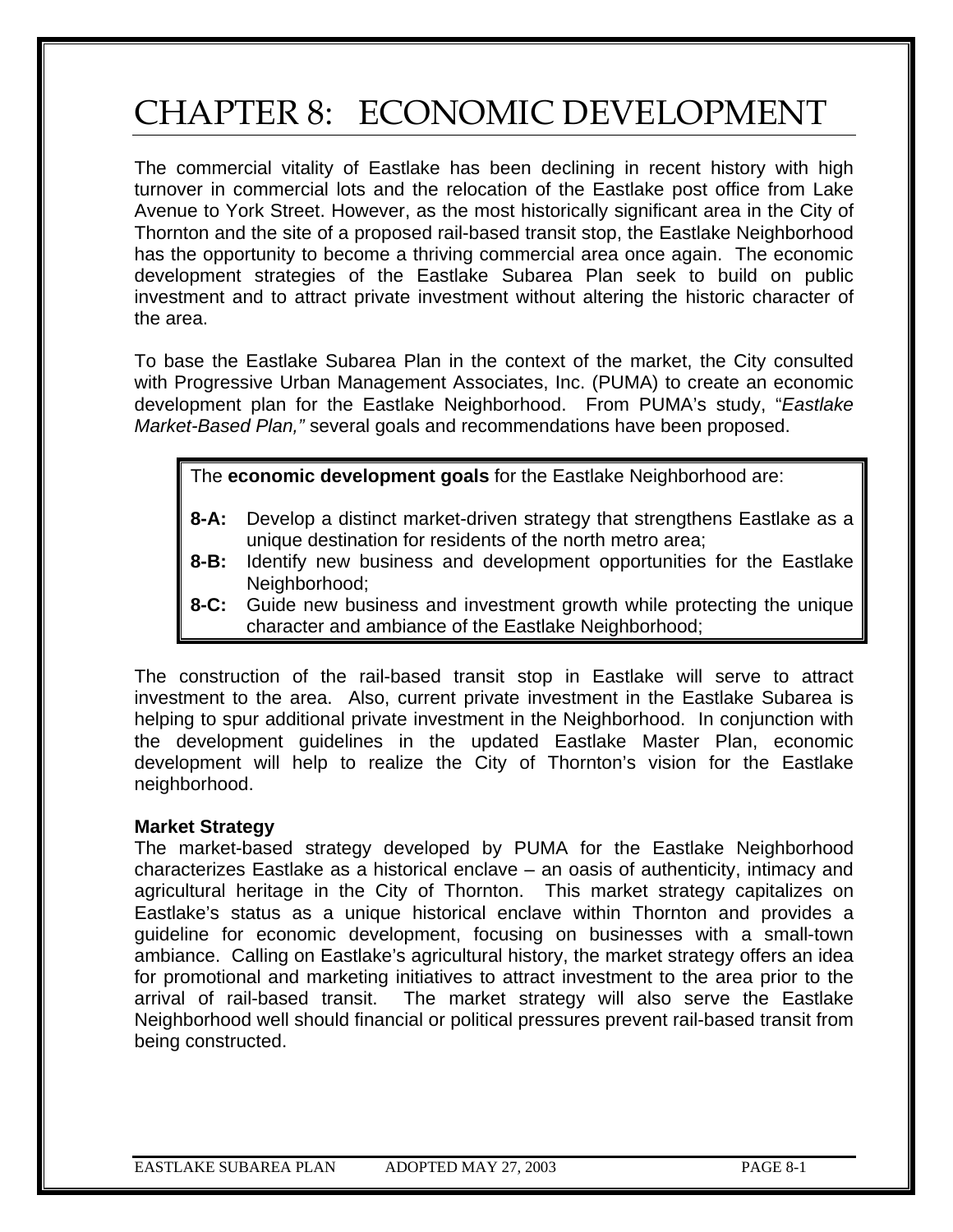## **Existing Conditions**

The market profile conducted by PUMA indicates that the Eastlake Neighborhood is at the center of an affluent and growing market. Annual residential growth rates in both the one-mile and three-mile radius around Eastlake are expected to exceed 10 percent. In addition, household incomes in this sub-market are 25 to 50 percent higher than in the larger Denver metro market. Sub-market spending patterns for furniture, restaurant and apparel exceed national norms by more than 15 percent. Currently, more than 2,500 workers are employed within a one-mile radius and over 27,300 are employed within a three-mile radius of Eastlake. These factors indicate that the Eastlake Neighborhood has market potential that should continue to grow, despite uncertainty in the national economy.

In its analysis of the Eastlake market, PUMA also examined more qualitative data such as the opinions of Eastlake stakeholders. Discussions with City of Thornton staff and with residents and property owners of the Eastlake Neighborhood indicate that Eastlake is largely unknown and hard to find. Due to the planned transit stop, increased awareness of the Neighborhood will become more necessary. Many Thornton residents may shop within a mile of the Eastlake Neighborhood without realizing that the area is nearby. Discussions with Eastlake stakeholders also reveal that authenticity, historic character and agricultural roots are valued in the Eastlake Neighborhood. While many stakeholders would like to see revitalization in Eastlake, many stakeholders are also concerned with over-development or gentrification.

#### **Policies and Recommendations**

The economic development recommendations created by PUMA for the Eastlake Neighborhood focus on physical improvements, business development and regulatory issues. Together, these recommendations help to create the market niche that the Eastlake Neighborhood is poised to fill.

#### **Physical Improvement Recommendations:**

- **8-1:** Implement a directional signage and way-finding system to help visitors to arrive in Eastlake;
- **8-2:** Improve pedestrian access to the Eastlake Neighborhood through trail improvements so that workers, residents and visitors to the area have easy access to the neighborhood;
- **8-3:** Ensure adequate parking for residents, visitors and employees of the Eastlake Neighborhood;

#### **Business Development Recommendations:**

- **8-4:** Encourage business diversity, including professional services as well as specialty retail such as restaurants, coffee shops, home furnishings and apparel to address under-served markets in the area;
- **8-5:** Expand the Eastlake Tax Incentive Program to include retail businesses on a case-by-case basis;
- **8-6:** Work with the Eastlake business owners to create a collaborative Eastlake marketing effort;